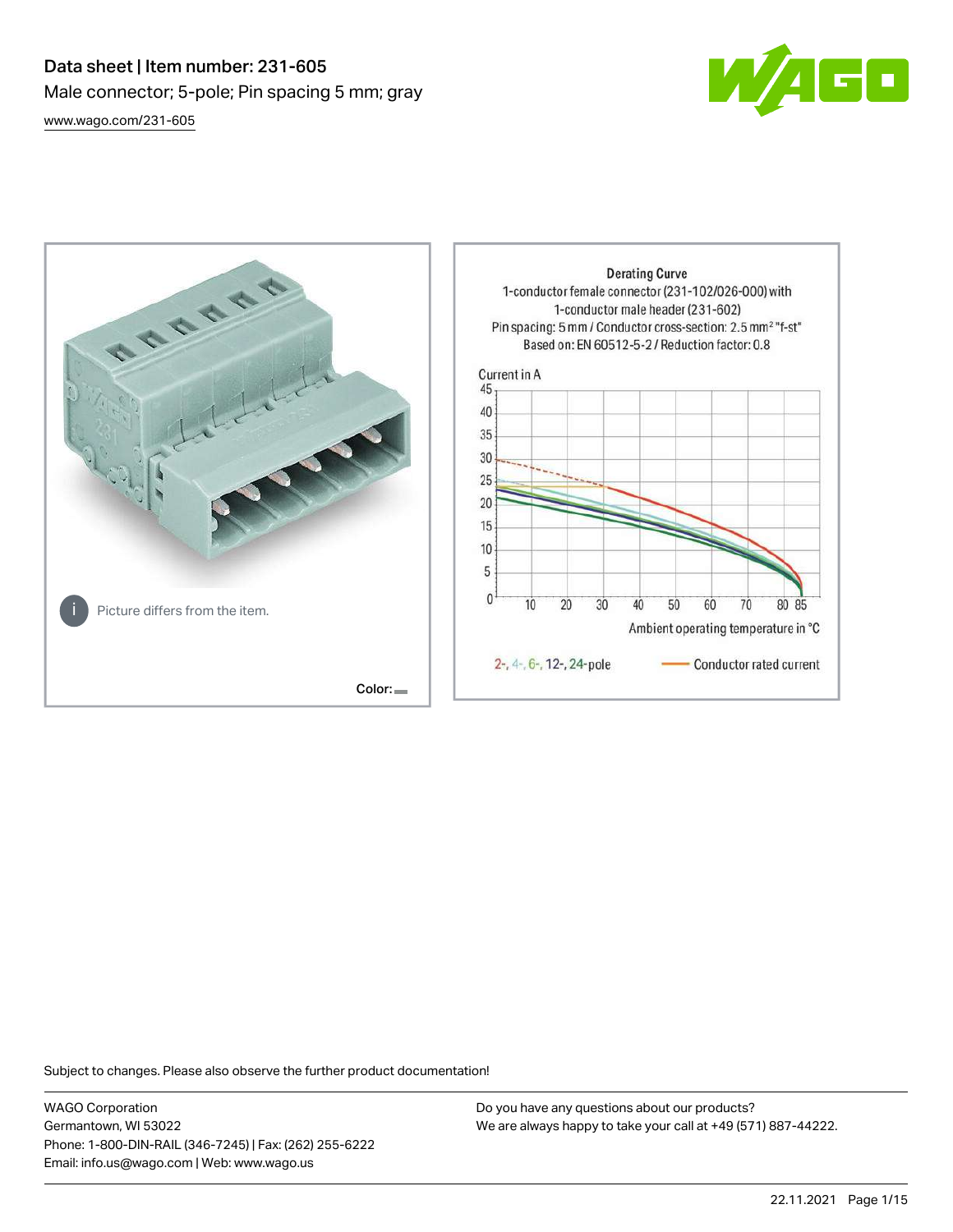60



```
L = (pole no. -1) x pin spacing +8.2 mm
```
 $L_1 = L - 1.7$  mm

```
L_2 = L - 1.2 mm
```
#### Item description

- $\blacksquare$ Universal connection for all conductor types
- Easy cable pre-assembly and on-unit wiring via vertical and horizontal CAGE CLAMP<sup>®</sup> actuation  $\blacksquare$
- П For wire-to-wire and board-to-wire connections
- $\blacksquare$ Versions available with snap-in mounting feet or flanges for panel or through-panel mounting

Subject to changes. Please also observe the further product documentation!

WAGO Corporation Germantown, WI 53022 Phone: 1-800-DIN-RAIL (346-7245) | Fax: (262) 255-6222 Email: info.us@wago.com | Web: www.wago.us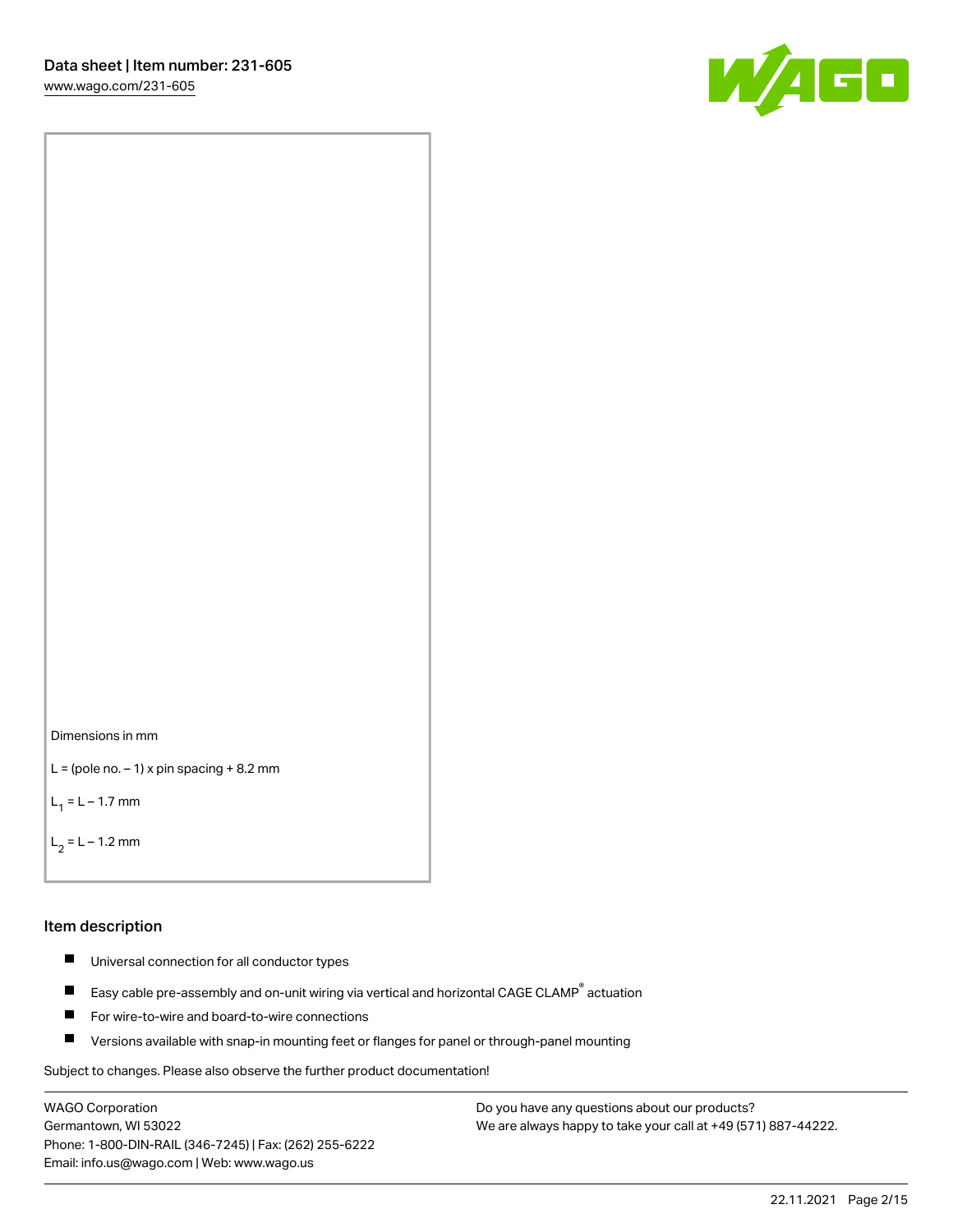$\blacksquare$ With coding fingers



Data Notes

# Safety information 1 The MCS – MULTI CONNECTION SYSTEM includes connectors without breaking capacity in accordance with DIN EN 61984. When used as intended, these connectors must not be connected /disconnected when live or under load. The circuit design should ensure header pins, which can be touched, are not live when unmated. Variants: **Variants:** Other pole numbers Gold-plated or partially gold-plated contact surfaces Other versions (or variants) can be requested from WAGO Sales or configured at https://configurator.wago.com/

## Electrical data

## IEC Approvals

| Ratings per                 | IEC/EN 60664-1                                            |
|-----------------------------|-----------------------------------------------------------|
| Rated voltage (III / 3)     | 320 V                                                     |
| Rated surge voltage (III/3) | 4 <sub>kV</sub>                                           |
| Rated voltage (III/2)       | 320 V                                                     |
| Rated surge voltage (III/2) | 4 <sub>kV</sub>                                           |
| Nominal voltage (II/2)      | 630 V                                                     |
| Rated surge voltage (II/2)  | 4 <sub>kV</sub>                                           |
| Rated current               | 12A                                                       |
| Legend (ratings)            | (III / 2) ≙ Overvoltage category III / Pollution degree 2 |

## UL Approvals

| Approvals per                  | UL 1059 |
|--------------------------------|---------|
| Rated voltage UL (Use Group B) | 300 V   |
| Rated current UL (Use Group B) | 15 A    |
| Rated voltage UL (Use Group D) | 300 V   |
| Rated current UL (Use Group D) | 10 A    |

## Ratings per UL

| Rated voltage UL 1977 | 600 V |
|-----------------------|-------|
| Rated current UL 1977 | 15A   |

| WAGO Corporation                                       | Do you have any questions about our products?                 |
|--------------------------------------------------------|---------------------------------------------------------------|
| Germantown. WI 53022                                   | We are always happy to take your call at +49 (571) 887-44222. |
| Phone: 1-800-DIN-RAIL (346-7245)   Fax: (262) 255-6222 |                                                               |
| Email: info.us@wago.com   Web: www.wago.us             |                                                               |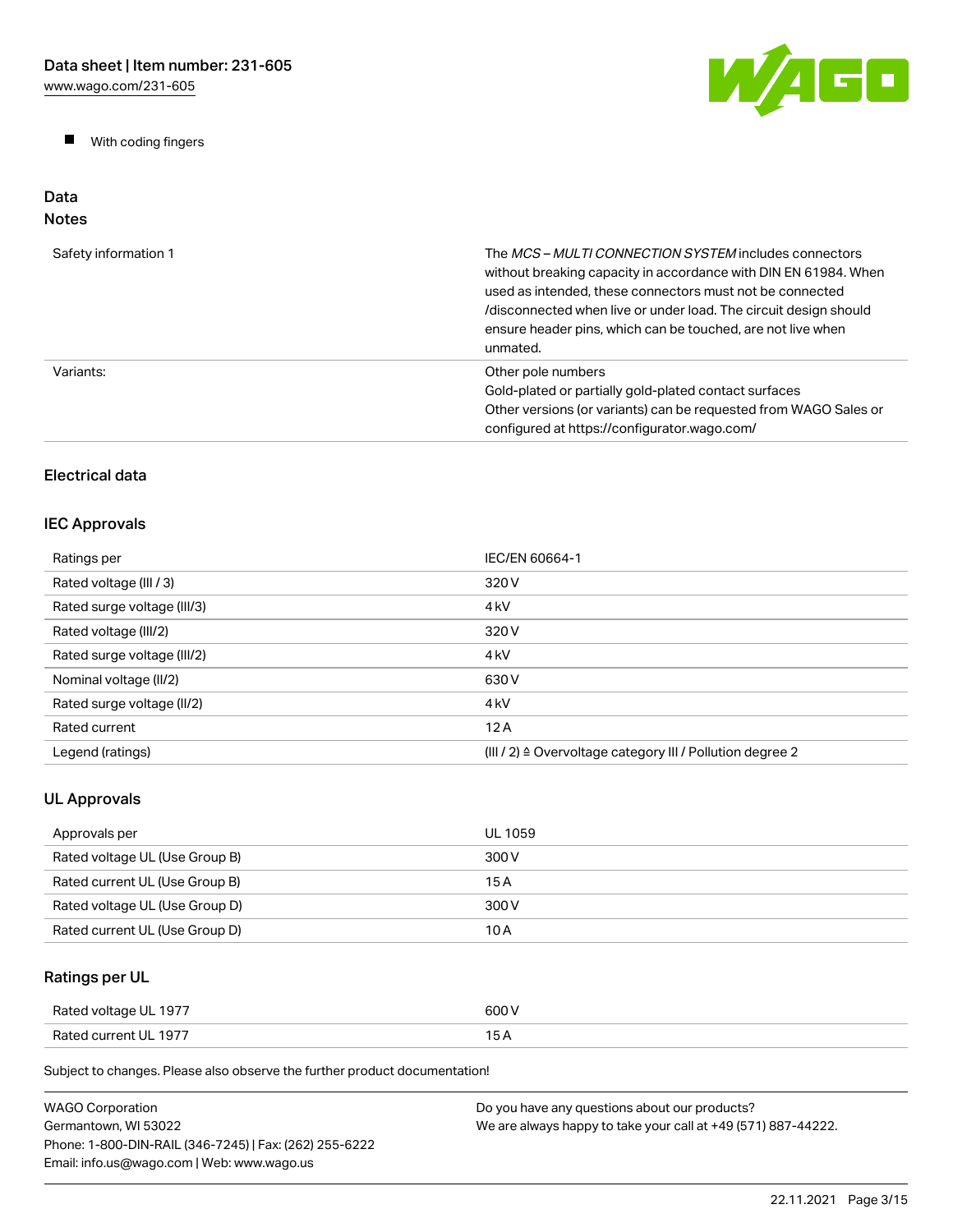

## CSA Approvals

| Approvals per                   | CSA   |
|---------------------------------|-------|
| Rated voltage CSA (Use Group B) | 300 V |
| Rated current CSA (Use Group B) | 15 A  |
| Rated voltage CSA (Use Group D) | 300 V |
| Rated current CSA (Use Group D) | 10 A  |

## Connection data

| Total number of connection points |  |
|-----------------------------------|--|
| Total number of potentials        |  |
| Number of connection types        |  |
| Number of levels                  |  |

#### Connection 1

| Connection technology                             | CAGE CLAMP®                            |
|---------------------------------------------------|----------------------------------------|
| Actuation type                                    | Operating tool                         |
| Solid conductor                                   | $0.082.5$ mm <sup>2</sup> / 28  12 AWG |
| Fine-stranded conductor                           | $0.082.5$ mm <sup>2</sup> / 28  12 AWG |
| Fine-stranded conductor; with insulated ferrule   | $0.251.5$ mm <sup>2</sup>              |
| Fine-stranded conductor; with uninsulated ferrule | $0.252.5$ mm <sup>2</sup>              |
| Strip length                                      | $89$ mm / 0.31  0.35 inch              |
| Number of poles                                   | 5                                      |
| Conductor entry direction to mating direction     | 0°                                     |

## Physical data

| Pin spacing | 5 mm / 0.197 inch    |
|-------------|----------------------|
| Width       | 28.2 mm / 1.11 inch  |
| Height      | 14.3 mm / 0.563 inch |
| Depth       | 27.5 mm / 1.083 inch |

## Plug-in connection

| Contact type (pluggable connector) | Male connector/plug |
|------------------------------------|---------------------|
| Connector (connection type)        | for conductor       |
| Mismating protection               | No                  |
| Locking of plug-in connection      | Without             |

| <b>WAGO Corporation</b>                                | Do you have any questions about our products?                 |
|--------------------------------------------------------|---------------------------------------------------------------|
| Germantown, WI 53022                                   | We are always happy to take your call at +49 (571) 887-44222. |
| Phone: 1-800-DIN-RAIL (346-7245)   Fax: (262) 255-6222 |                                                               |
| Email: info.us@wago.com   Web: www.wago.us             |                                                               |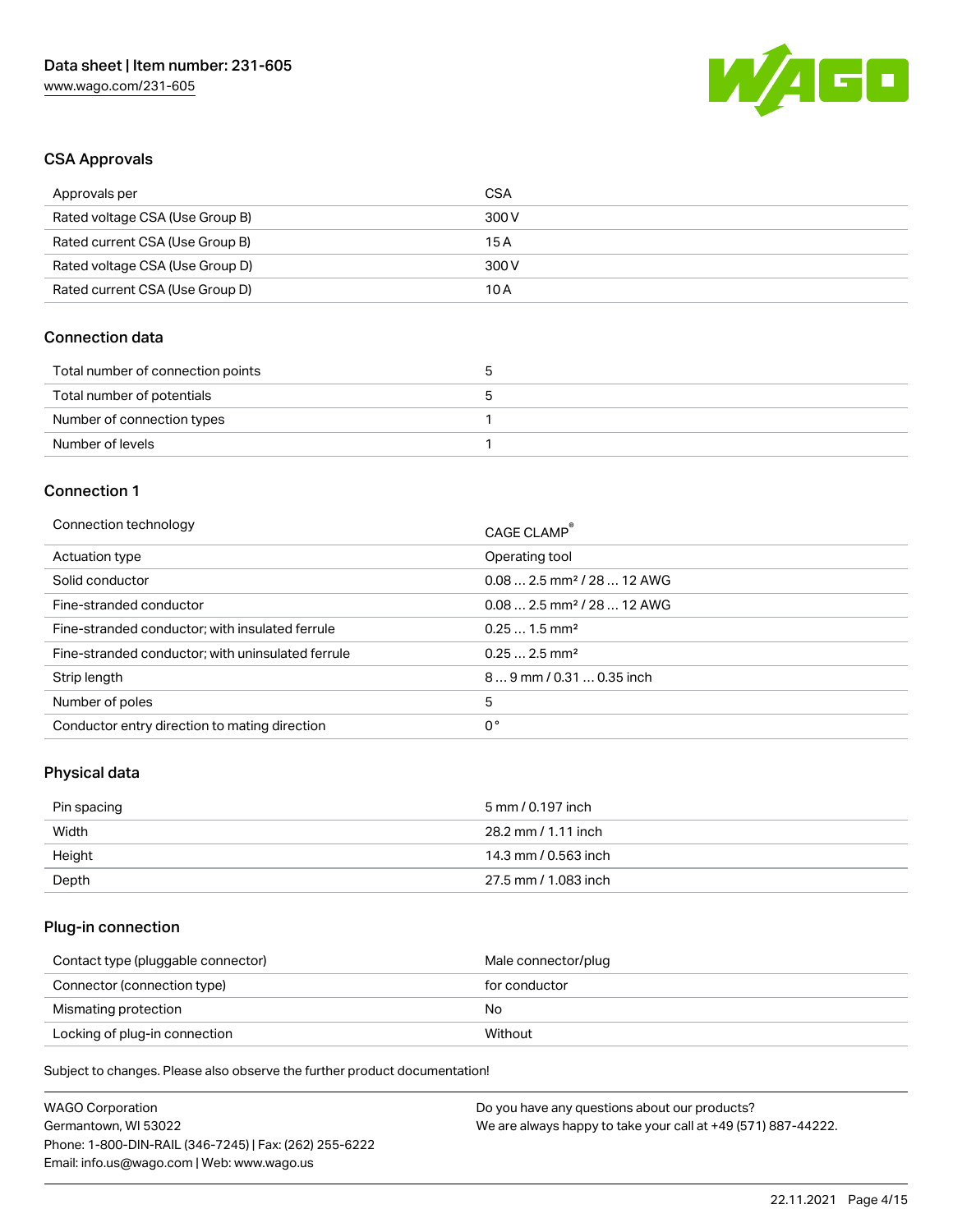

## Material data

| Color                       | gray                                  |
|-----------------------------|---------------------------------------|
| Material group              |                                       |
| Insulation material         | Polyamide (PA66)                      |
| Flammability class per UL94 | V <sub>0</sub>                        |
| Clamping spring material    | Chrome nickel spring steel (CrNi)     |
| Contact material            | Electrolytic copper $(E_{\text{Cl}})$ |
| Contact plating             | tin-plated                            |
| Fire load                   | 0.14MJ                                |
| Weight                      | 7.8g                                  |

## Environmental requirements

| Limit temperature range | +100 $^{\circ}$ C<br>-60  - |  |
|-------------------------|-----------------------------|--|
|-------------------------|-----------------------------|--|

## Commercial data

| Product Group         | 3 (Multi Conn. System) |
|-----------------------|------------------------|
| PU (SPU)              | 50 Stück               |
| Packaging type        | box                    |
| Country of origin     | DE                     |
| <b>GTIN</b>           | 4044918257169          |
| Customs tariff number | 8536694040             |

## Approvals / Certificates

#### Country specific Approvals

| Logo | Approval                               | <b>Additional Approval Text</b> | Certificate<br>name |
|------|----------------------------------------|---------------------------------|---------------------|
|      | CВ<br><b>DEKRA Certification B.V.</b>  | IEC 61984                       | NL-39756            |
|      | <b>CSA</b><br>DEKRA Certification B.V. | C <sub>22.2</sub>               | LR 18677-<br>25     |

#### Ship Approvals

|      | <b>ABS</b> |                                 | 19-  |
|------|------------|---------------------------------|------|
| Logo | Approval   | <b>Additional Approval Text</b> | name |
|      |            |                                 |      |

| <b>WAGO Corporation</b>                                | Do you have any questions about our products?                 |
|--------------------------------------------------------|---------------------------------------------------------------|
| Germantown. WI 53022                                   | We are always happy to take your call at +49 (571) 887-44222. |
| Phone: 1-800-DIN-RAIL (346-7245)   Fax: (262) 255-6222 |                                                               |
| Email: info.us@wago.com   Web: www.wago.us             |                                                               |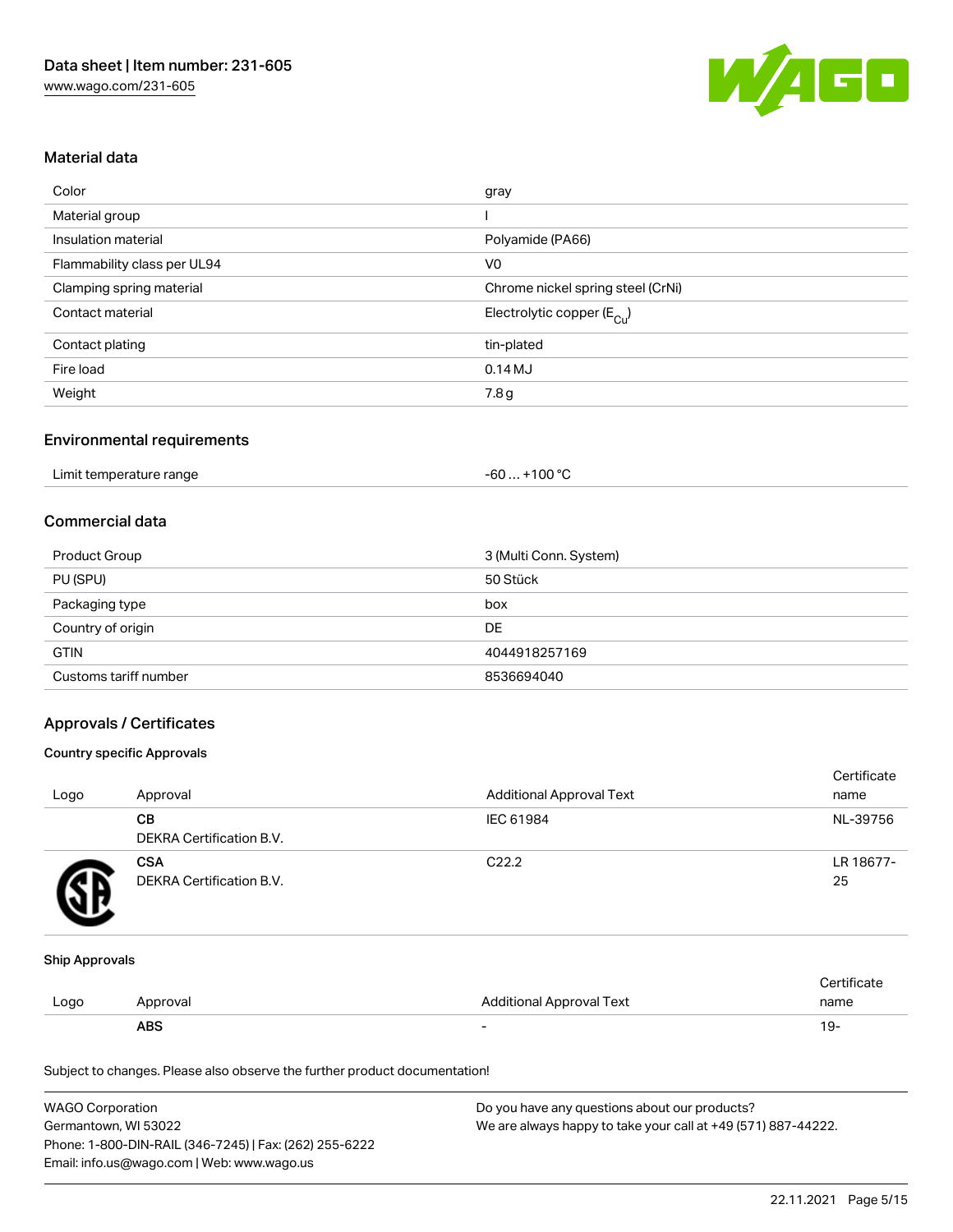

American Bureau of Shipping **HG1869876-** American Bureau of Shipping **HG1869876-**



|              |                                                         |           | <b>PDA</b>       |
|--------------|---------------------------------------------------------|-----------|------------------|
|              | <b>DNV GL</b><br>Det Norske Veritas, Germanischer Lloyd | -         | TAE000016Z       |
| THE APPROVAL | LR.<br>Lloyds Register                                  | IEC 61984 | 96/20035<br>(E5) |

#### UL-Approvals

|               |                                |                                 | Certificate |
|---------------|--------------------------------|---------------------------------|-------------|
| Logo          | Approval                       | <b>Additional Approval Text</b> | name        |
|               | <b>UR</b>                      | <b>UL 1977</b>                  | E45171      |
| $\Box$<br>. . | Underwriters Laboratories Inc. |                                 |             |

## Counterpart

| Item no.2231-105/008-000<br>Female plug; 5-pole; push-button; snap-in mounting feet; 12 AWG max; pin spacing 5 mm; 1-<br>conductor per pole; gray                        | www.wago.com/2231-105/008-<br>000         |
|--------------------------------------------------------------------------------------------------------------------------------------------------------------------------|-------------------------------------------|
| Item no.2231-105/026-000<br>Female plug; 5-pole; push-button; 12 AWG max; pin spacing 5 mm; 1-conductor per pole; gray                                                   | www.wago.com/2231-105/026-<br>000         |
| Item no.2231-105/026-000/134-000<br>Female plug; 5-pole; push-button; with strain relief plate; 12 AWG max; pin spacing 5 mm; 1-<br>conductor per pole; gray             | www.wago.com/2231-105/026-<br>000/134-000 |
| Item no.2231-105/031-000<br>Female plug; 5-pole; push-button; mounting flange; 12 AWG max; pin spacing 5 mm; 1-conductor<br>per pole; gray                               | www.wago.com/2231-105/031-<br>000         |
| Item no.2231-105/037-000<br>Female plug; 5-pole; push-button; locking lever; 12 AWG max; pin spacing 5 mm; 1-conductor per<br>pole; gray                                 | www.wago.com/2231-105/037-<br>000         |
| Item no.231-105/026-000<br>Female plug; 5-pole; 12 AWG max; pin spacing 5 mm; 1 conductor per pole; gray                                                                 | www.wago.com/231-105/026-<br>000          |
| Item no.2231-105/102-000<br>Female plug; 5-pole; push-button; with integrated end plate; 12 AWG max; pin spacing 5 mm; 1-<br>conductor per pole; gray                    | www.wago.com/2231-105/102-<br>000         |
| Item no.2231-105/037-000/134-000<br>Female plug; 5-pole; push-button; locking lever with strain relief plate; 12 AWG max; pin spacing 5<br>mm;1-conductor per pole; gray | www.wago.com/2231-105/037-<br>000/134-000 |
|                                                                                                                                                                          |                                           |

| WAGO Corporation                                       | Do you have any questions about our products?                 |
|--------------------------------------------------------|---------------------------------------------------------------|
| Germantown, WI 53022                                   | We are always happy to take your call at +49 (571) 887-44222. |
| Phone: 1-800-DIN-RAIL (346-7245)   Fax: (262) 255-6222 |                                                               |
| Email: info.us@wago.com   Web: www.wago.us             |                                                               |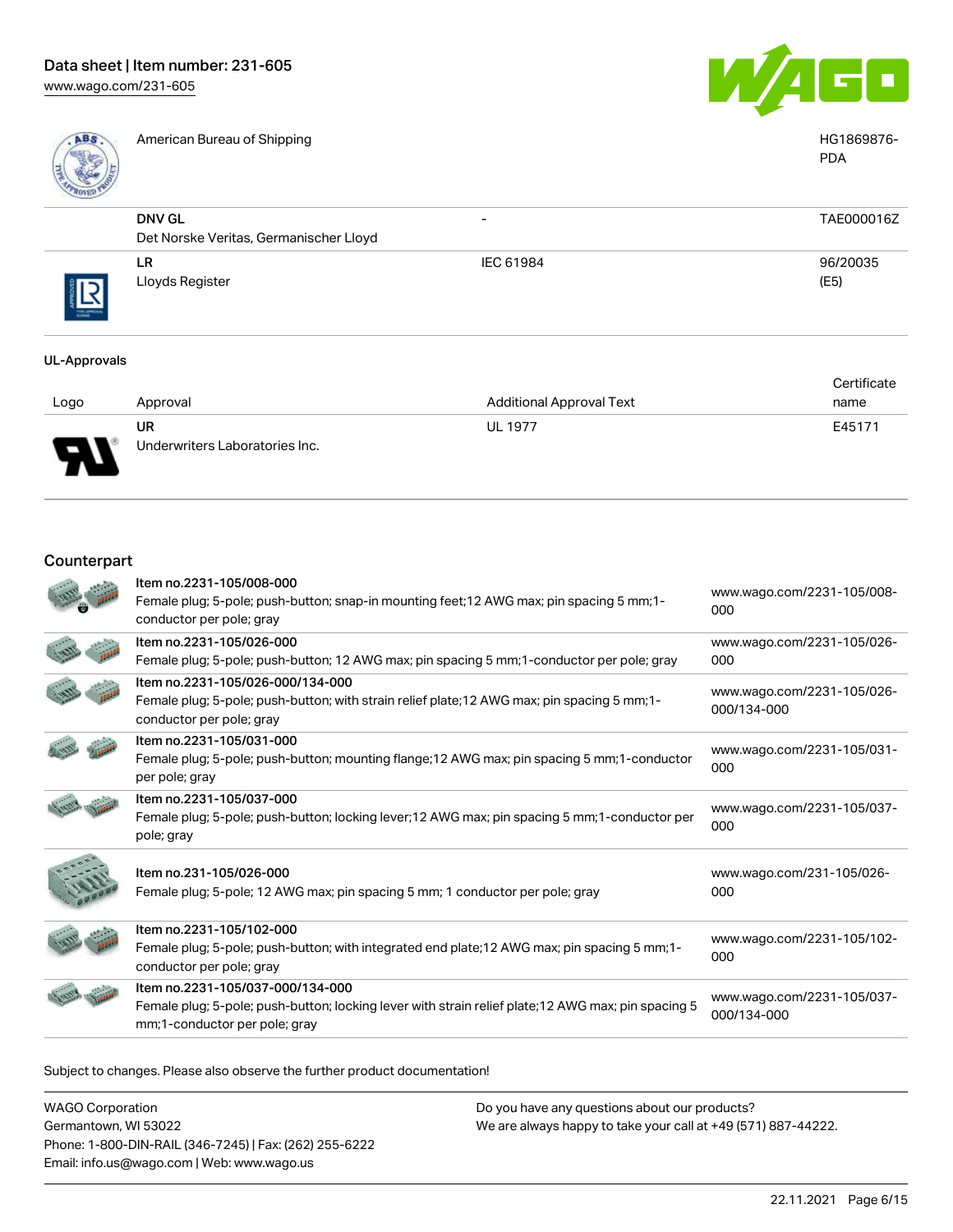# Data sheet | Item number: 231-605

[www.wago.com/231-605](http://www.wago.com/231-605)





#### Item no.231-105/008-000

Female plug; 5-pole; snap-in mounting feet; 12 AWG max; pin spacing 5 mm; 1 conductor per pole; <sub>[000](https://www.wago.com/231-105/008-000)</sub> gray [www.wago.com/231-105/008-](https://www.wago.com/231-105/008-000)

|   | Item no.231-105/031-000<br>Female plug; 5-pole; mounting flange; 12 AWG max; pin spacing 5 mm; 1 conductor per pole; gray                                                                | www.wago.com/231-105/031-<br>000         |
|---|------------------------------------------------------------------------------------------------------------------------------------------------------------------------------------------|------------------------------------------|
|   | Item no.231-105/037-000<br>Female plug; 5-pole; locking lever; 12 AWG max; pin spacing 5 mm; 1 conductor per pole; gray                                                                  | www.wago.com/231-105/037-<br>000         |
|   | Item no.231-105/102-000<br>Female plug; 5-pole; with integrated end plate; 12 AWG max; pin spacing 5 mm; 1 conductor per<br>pole; gray                                                   | www.wago.com/231-105/102-<br>000         |
|   | Item no.231-2105/026-000<br>2-conductor female connector; Push-in CAGE CLAMP®; 2.5 mm <sup>2</sup> ; Pin spacing 5 mm; 5-pole; with<br>integrated end plate; 2,50 mm <sup>2</sup> ; gray | www.wago.com/231-2105/026-<br>000        |
|   | Item no.231-2105/037-000<br>2-conductor female connector; Push-in CAGE CLAMP®; 2.5 mm <sup>2</sup> ; Pin spacing 5 mm; 5-pole;<br>Lateral locking levers; 2,50 mm <sup>2</sup> ; gray    | www.wago.com/231-2105/037-<br>000        |
|   | Item no.232-105/026-000<br>1-conductor female connector, angled; CAGE CLAMP®; 2.5 mm <sup>2</sup> ; Pin spacing 5 mm; 5-pole; 2,50<br>$mm2$ ; gray                                       | www.wago.com/232-105/026-<br>000         |
| 遭 | Item no.232-135/005-000<br>Female connector for rail-mount terminal blocks; 0.6 x 1 mm pins; straight; Pin spacing 5 mm; 5-<br>pole; gray                                                | www.wago.com/232-135/005-<br>000         |
|   | Item no.232-135<br>THT female header; straight; Pin spacing 5 mm; 5-pole; 0.6 x 1.0 mm solder pin; gray                                                                                  | www.wago.com/232-135                     |
|   | Item no.232-135/005-000/039-000<br>Female connector for rail-mount terminal blocks; 0.6 x 1 mm pins; straight; Locking lever; Pin<br>spacing 5 mm; 5-pole; gray                          | www.wago.com/232-135/005-<br>000/039-000 |
|   | Item no.232-135/031-000<br>THT female header; straight; Pin spacing 5 mm; 5-pole; clamping collar; 0.6 x 1.0 mm solder pin;<br>gray                                                      | www.wago.com/232-135/031-<br>000         |
|   | Item no.232-135/039-000                                                                                                                                                                  | www.wago.com/232-135/039-                |

THT female header; straight; Pin spacing 5 mm; 5-pole; Locking lever; 0.6 x 1.0 mm solder pin; gray [000](https://www.wago.com/232-135/039-000)

[www.wago.com/232-135/039-](https://www.wago.com/232-135/039-000)

#### Optional accessories

Ferrules

| Ferrule |                                                                                                                        |                      |
|---------|------------------------------------------------------------------------------------------------------------------------|----------------------|
|         | Item no.: 216-101<br>Ferrule; Sleeve for 0.5 mm <sup>2</sup> / AWG 22; uninsulated; electro-tin plated; silver-colored | www.wago.com/216-101 |
|         |                                                                                                                        |                      |
|         | Subject to changes. Please also observe the further product documentation!                                             |                      |

WAGO Corporation Germantown, WI 53022 Phone: 1-800-DIN-RAIL (346-7245) | Fax: (262) 255-6222 Email: info.us@wago.com | Web: www.wago.us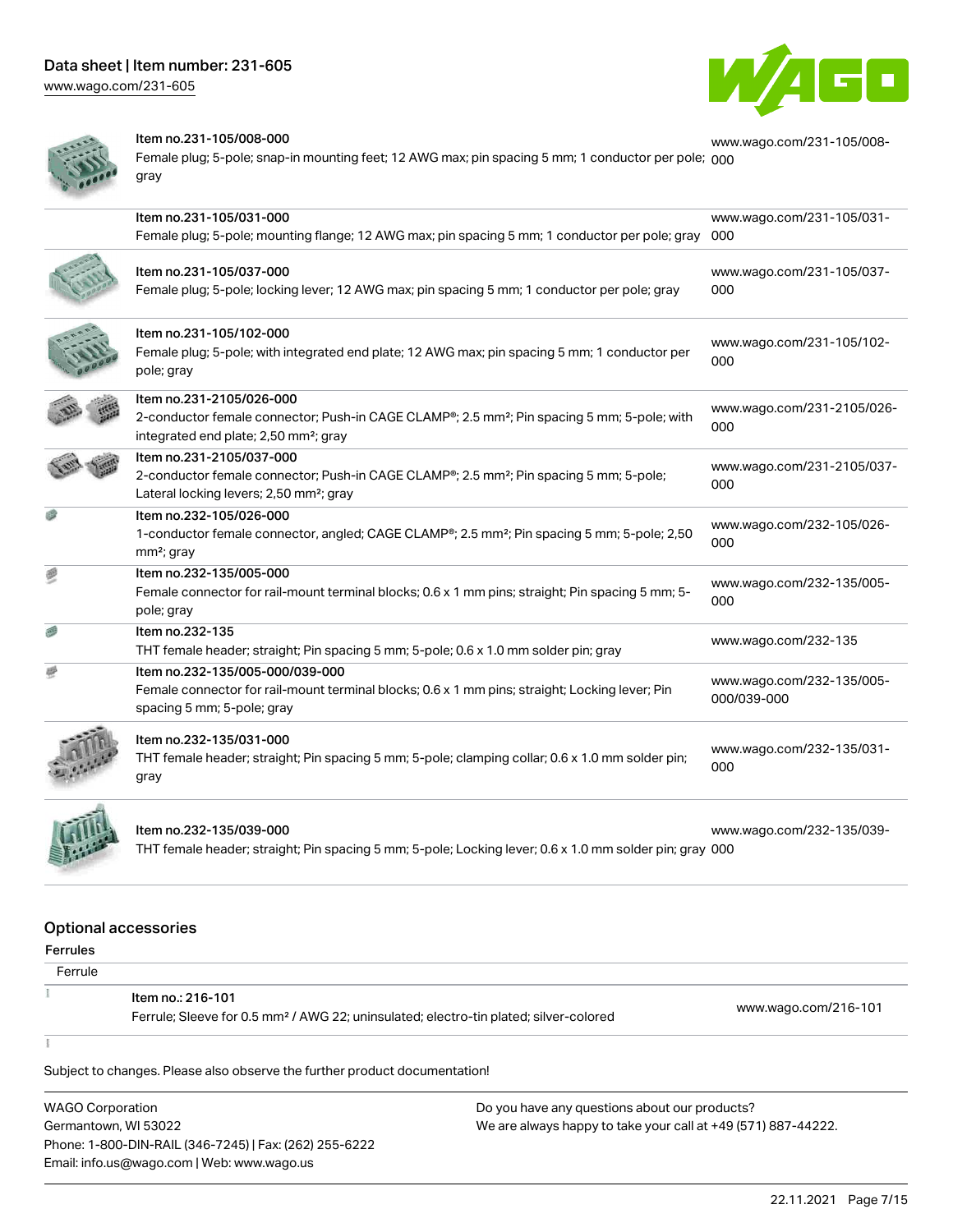[www.wago.com/231-605](http://www.wago.com/231-605)



|   | Item no.: 216-104<br>Ferrule; Sleeve for 1.5 mm <sup>2</sup> / AWG 16; uninsulated; electro-tin plated; silver-colored                                                             | www.wago.com/216-104 |
|---|------------------------------------------------------------------------------------------------------------------------------------------------------------------------------------|----------------------|
| E | Item no.: 216-106<br>Ferrule; Sleeve for 2.5 mm <sup>2</sup> / AWG 14; uninsulated; electro-tin plated; silver-colored                                                             | www.wago.com/216-106 |
|   | Item no.: 216-102<br>Ferrule; Sleeve for 0.75 mm <sup>2</sup> / AWG 20; uninsulated; electro-tin plated; silver-colored                                                            | www.wago.com/216-102 |
|   | Item no.: 216-103<br>Ferrule; Sleeve for 1 mm <sup>2</sup> / AWG 18; uninsulated; electro-tin plated                                                                               | www.wago.com/216-103 |
|   | Item no.: 216-123<br>Ferrule; Sleeve for 1 mm <sup>2</sup> / AWG 18; uninsulated; electro-tin plated; silver-colored                                                               | www.wago.com/216-123 |
|   | Item no.: 216-122<br>Ferrule; Sleeve for 0.75 mm <sup>2</sup> / AWG 20; uninsulated; electro-tin plated; silver-colored                                                            | www.wago.com/216-122 |
|   | Item no.: 216-124<br>Ferrule; Sleeve for 1.5 mm <sup>2</sup> / AWG 16; uninsulated; electro-tin plated                                                                             | www.wago.com/216-124 |
|   | Item no.: 216-142<br>Ferrule; Sleeve for 0.75 mm <sup>2</sup> / 18 AWG; uninsulated; electro-tin plated; electrolytic copper; gastight<br>crimped; acc. to DIN 46228, Part 1/08.92 | www.wago.com/216-142 |
|   | Item no.: 216-132<br>Ferrule; Sleeve for 0.34 mm <sup>2</sup> / AWG 24; uninsulated; electro-tin plated                                                                            | www.wago.com/216-132 |
|   | Item no.: 216-121<br>Ferrule; Sleeve for 0.5 mm <sup>2</sup> / AWG 22; uninsulated; electro-tin plated; silver-colored                                                             | www.wago.com/216-121 |
|   | Item no.: 216-143<br>Ferrule; Sleeve for 1 mm <sup>2</sup> / AWG 18; uninsulated; electro-tin plated; electrolytic copper; gastight<br>crimped; acc. to DIN 46228, Part 1/08.92    | www.wago.com/216-143 |
|   | Item no.: 216-131<br>Ferrule; Sleeve for 0.25 mm <sup>2</sup> / AWG 24; uninsulated; electro-tin plated; silver-colored                                                            | www.wago.com/216-131 |
|   | Item no.: 216-141<br>Ferrule; Sleeve for 0.5 mm <sup>2</sup> / 20 AWG; uninsulated; electro-tin plated; electrolytic copper; gastight<br>crimped; acc. to DIN 46228, Part 1/08.92  | www.wago.com/216-141 |
|   | Item no.: 216-152<br>Ferrule; Sleeve for 0.34 mm <sup>2</sup> / AWG 24; uninsulated; electro-tin plated                                                                            | www.wago.com/216-152 |
|   | Item no.: 216-203<br>Ferrule; Sleeve for 1 mm <sup>2</sup> / AWG 18; insulated; electro-tin plated; red                                                                            | www.wago.com/216-203 |
|   | Item no.: 216-202<br>Ferrule; Sleeve for 0.75 mm <sup>2</sup> / 18 AWG; insulated; electro-tin plated; gray                                                                        | www.wago.com/216-202 |
|   | Item no.: 216-151<br>Ferrule; Sleeve for 0.25 mm <sup>2</sup> / AWG 24; uninsulated; electro-tin plated                                                                            | www.wago.com/216-151 |
|   | Item no.: 216-204<br>Ferrule; Sleeve for 1.5 mm <sup>2</sup> / AWG 16; insulated; electro-tin plated; black                                                                        | www.wago.com/216-204 |

WAGO Corporation Germantown, WI 53022 Phone: 1-800-DIN-RAIL (346-7245) | Fax: (262) 255-6222 Email: info.us@wago.com | Web: www.wago.us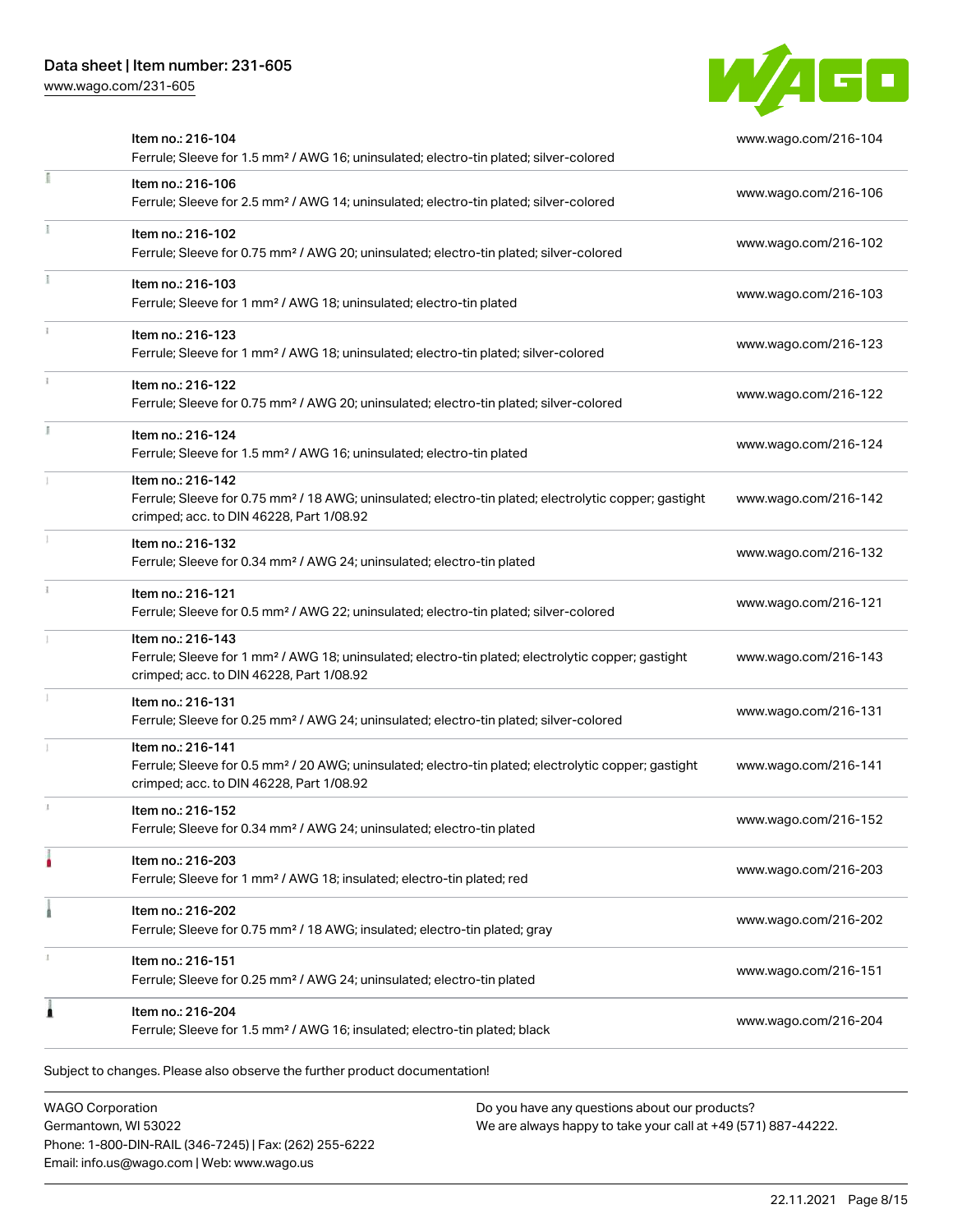[www.wago.com/231-605](http://www.wago.com/231-605)



|   | <b>WAGO Corporation</b><br>Do you have any questions about our products?                                                                                                                                |                      |
|---|---------------------------------------------------------------------------------------------------------------------------------------------------------------------------------------------------------|----------------------|
|   | Subject to changes. Please also observe the further product documentation!                                                                                                                              |                      |
|   | Item no.: 216-322<br>Ferrule; Sleeve for 0.34 mm <sup>2</sup> / 22 AWG; insulated; electro-tin plated; green                                                                                            | www.wago.com/216-322 |
|   | Item no.: 216-321<br>Ferrule; Sleeve for 0.25 mm <sup>2</sup> / AWG 24; insulated; electro-tin plated; yellow                                                                                           | www.wago.com/216-321 |
|   | Item no.: 216-301<br>Ferrule; Sleeve for 0.25 mm <sup>2</sup> / AWG 24; insulated; electro-tin plated; yellow                                                                                           | www.wago.com/216-301 |
|   | Item no.: 216-262<br>Ferrule; Sleeve for 0.75 mm <sup>2</sup> / 18 AWG; insulated; electro-tin plated; electrolytic copper; gastight<br>crimped; acc. to DIN 46228, Part 4/09.90; gray                  | www.wago.com/216-262 |
|   | Item no.: 216-284<br>Ferrule; Sleeve for 1.5 mm <sup>2</sup> / AWG 16; insulated; electro-tin plated; electrolytic copper; gastight<br>crimped; acc. to DIN 46228, Part 4/09.90; black                  | www.wago.com/216-284 |
| Â | Item no.: 216-264<br>Ferrule; Sleeve for 1.5 mm <sup>2</sup> / AWG 16; insulated; electro-tin plated; electrolytic copper; gastight<br>crimped; acc. to DIN 46228, Part 4/09.90; black                  | www.wago.com/216-264 |
|   | Item no.: 216-263<br>Ferrule; Sleeve for 1 mm <sup>2</sup> / AWG 18; insulated; electro-tin plated; electrolytic copper; gastight crimped; www.wago.com/216-263<br>acc. to DIN 46228, Part 4/09.90; red |                      |
| 1 | Item no.: 216-244<br>Ferrule; Sleeve for 1.5 mm <sup>2</sup> / AWG 16; insulated; electro-tin plated; electrolytic copper; gastight<br>crimped; acc. to DIN 46228, Part 4/09.90; black                  | www.wago.com/216-244 |
|   | Item no.: 216-243<br>Ferrule; Sleeve for 1 mm <sup>2</sup> / AWG 18; insulated; electro-tin plated; electrolytic copper; gastight crimped; www.wago.com/216-243<br>acc. to DIN 46228, Part 4/09.90; red |                      |
| Ă | Item no.: 216-224<br>Ferrule; Sleeve for 1.5 mm <sup>2</sup> / AWG 16; insulated; electro-tin plated; black                                                                                             | www.wago.com/216-224 |
|   | Item no.: 216-221<br>Ferrule; Sleeve for 0.5 mm <sup>2</sup> / 20 AWG; insulated; electro-tin plated; white                                                                                             | www.wago.com/216-221 |
|   | Item no.: 216-222<br>Ferrule; Sleeve for 0.75 mm <sup>2</sup> / 18 AWG; insulated; electro-tin plated; gray                                                                                             | www.wago.com/216-222 |
|   | Item no.: 216-242<br>Ferrule; Sleeve for 0.75 mm <sup>2</sup> / 18 AWG; insulated; electro-tin plated; electrolytic copper; gastight<br>crimped; acc. to DIN 46228, Part 4/09.90; gray                  | www.wago.com/216-242 |
|   | Item no.: 216-241<br>Ferrule; Sleeve for 0.5 mm <sup>2</sup> / 20 AWG; insulated; electro-tin plated; electrolytic copper; gastight<br>crimped; acc. to DIN 46228, Part 4/09.90; white                  | www.wago.com/216-241 |
|   | Item no.: 216-223<br>Ferrule; Sleeve for 1 mm <sup>2</sup> / AWG 18; insulated; electro-tin plated; red                                                                                                 | www.wago.com/216-223 |
|   | Item no.: 216-201<br>Ferrule; Sleeve for 0.5 mm <sup>2</sup> / 20 AWG; insulated; electro-tin plated; white                                                                                             | www.wago.com/216-201 |
|   | Item no.: 216-144<br>Ferrule; Sleeve for 1.5 mm <sup>2</sup> / AWG 16; uninsulated; electro-tin plated; electrolytic copper; gastight<br>crimped; acc. to DIN 46228, Part 1/08.92; silver-colored       | www.wago.com/216-144 |

Germantown, WI 53022 Phone: 1-800-DIN-RAIL (346-7245) | Fax: (262) 255-6222 Email: info.us@wago.com | Web: www.wago.us

have any questions about o<mark></mark> We are always happy to take your call at +49 (571) 887-44222.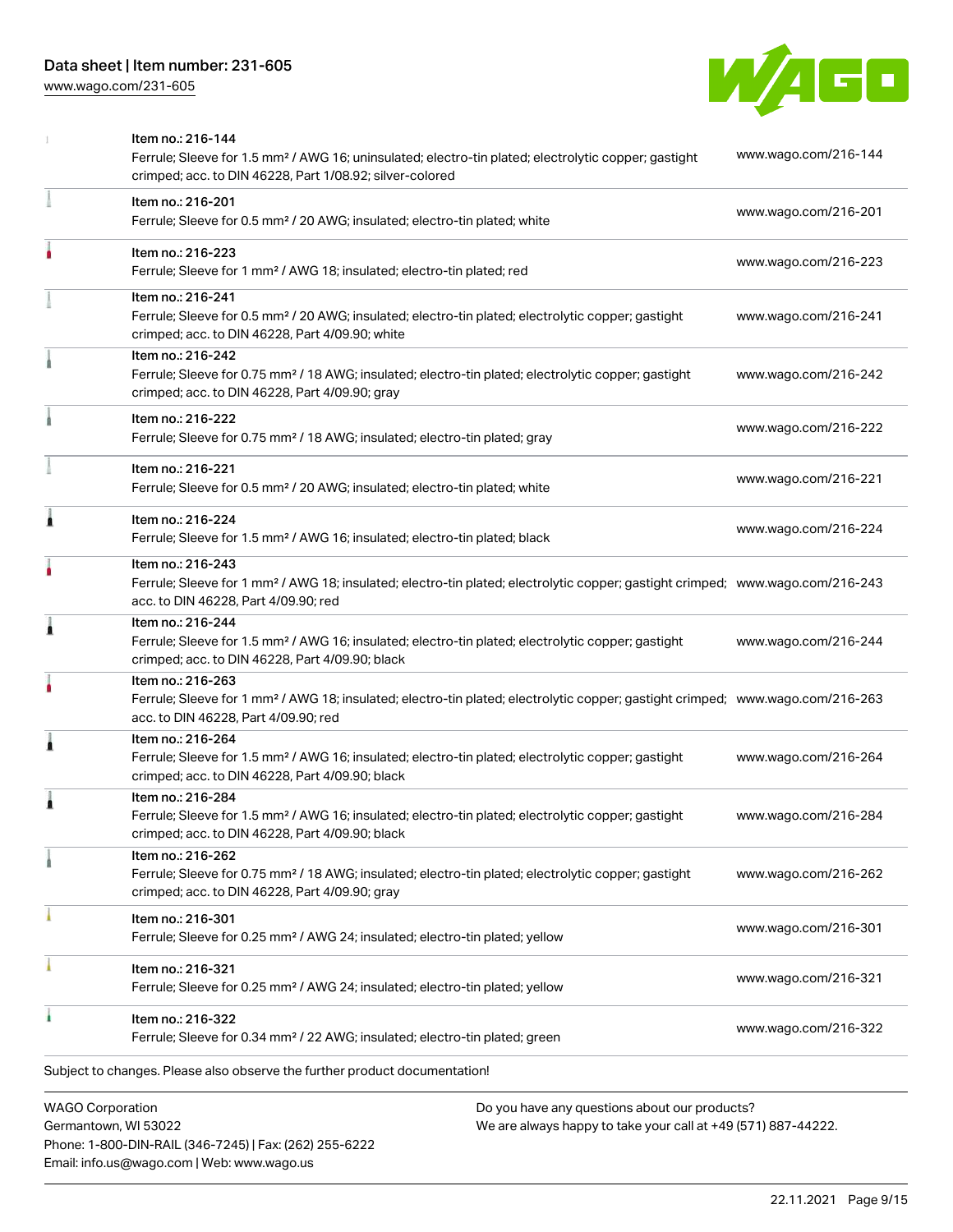[www.wago.com/231-605](http://www.wago.com/231-605)



| ۸                   | Item no.: 216-302                                                                                                                                                  | www.wago.com/216-302             |
|---------------------|--------------------------------------------------------------------------------------------------------------------------------------------------------------------|----------------------------------|
|                     | Ferrule; Sleeve for 0.34 mm <sup>2</sup> / 22 AWG; insulated; electro-tin plated; light turquoise                                                                  |                                  |
| Cover               |                                                                                                                                                                    |                                  |
| Cover               |                                                                                                                                                                    |                                  |
|                     | Item no.: 231-668                                                                                                                                                  |                                  |
|                     | Lockout caps; for covering unused clamping units; gray                                                                                                             | www.wago.com/231-668             |
| Marking accessories |                                                                                                                                                                    |                                  |
| Marking strip       |                                                                                                                                                                    |                                  |
|                     | Item no.: 210-331/500-103                                                                                                                                          |                                  |
|                     | Marking strips; as a DIN A4 sheet; MARKED; 1-12 (300x); Height of marker strip: 2.3 mm/0.091 in; Strip<br>length 182 mm; Horizontal marking; Self-adhesive; white  | www.wago.com/210-331<br>/500-103 |
|                     | Item no.: 210-331/500-104                                                                                                                                          |                                  |
|                     | Marking strips; as a DIN A4 sheet; MARKED; 13-24 (300x); Height of marker strip: 2.3 mm/0.091 in; Strip<br>length 182 mm; Horizontal marking; Self-adhesive; white | www.wago.com/210-331<br>/500-104 |
|                     | Item no.: 210-332/500-202                                                                                                                                          | www.wago.com/210-332             |
|                     | Marking strips; as a DIN A4 sheet; MARKED; 1-16 (160x); Height of marker strip: 3 mm; Strip length 182<br>mm; Horizontal marking; Self-adhesive; white             | /500-202                         |
|                     | Item no.: 210-332/500-206                                                                                                                                          | www.wago.com/210-332             |
|                     | Marking strips; as a DIN A4 sheet; MARKED; 33-48 (160x); Height of marker strip: 3 mm; Strip length<br>182 mm; Horizontal marking; Self-adhesive; white            | /500-206                         |
|                     | Item no.: 210-332/500-205                                                                                                                                          | www.wago.com/210-332             |
|                     | Marking strips; as a DIN A4 sheet; MARKED; 1-32 (80x); Height of marker strip: 3 mm; Strip length 182<br>mm; Horizontal marking; Self-adhesive; white              | /500-205                         |
|                     | Item no.: 210-332/500-204                                                                                                                                          | www.wago.com/210-332             |
|                     | Marking strips; as a DIN A4 sheet; MARKED; 17-32 (160x); Height of marker strip: 3 mm; Strip length<br>182 mm; Horizontal marking; Self-adhesive; white            | /500-204                         |
| Coding              |                                                                                                                                                                    |                                  |
| Coding              |                                                                                                                                                                    |                                  |
|                     | Item no.: 231-129<br>Coding key; snap-on type; light gray                                                                                                          | www.wago.com/231-129             |
| Jumpers             |                                                                                                                                                                    |                                  |
| Jumper              |                                                                                                                                                                    |                                  |
|                     | Item no.: 231-905                                                                                                                                                  |                                  |
|                     | Jumper; for conductor entry; 5-way; insulated; gray                                                                                                                | www.wago.com/231-905             |
|                     | Item no.: 231-903                                                                                                                                                  | www.wago.com/231-903             |
|                     | Jumper; for conductor entry; 3-way; insulated; gray                                                                                                                |                                  |
|                     | Item no.: 231-907<br>Jumper; for conductor entry; 7-way; insulated; gray                                                                                           | www.wago.com/231-907             |
|                     |                                                                                                                                                                    |                                  |

Subject to changes. Please also observe the further product documentation!

WAGO Corporation Germantown, WI 53022 Phone: 1-800-DIN-RAIL (346-7245) | Fax: (262) 255-6222 Email: info.us@wago.com | Web: www.wago.us Do you have any questions about our products? We are always happy to take your call at +49 (571) 887-44222.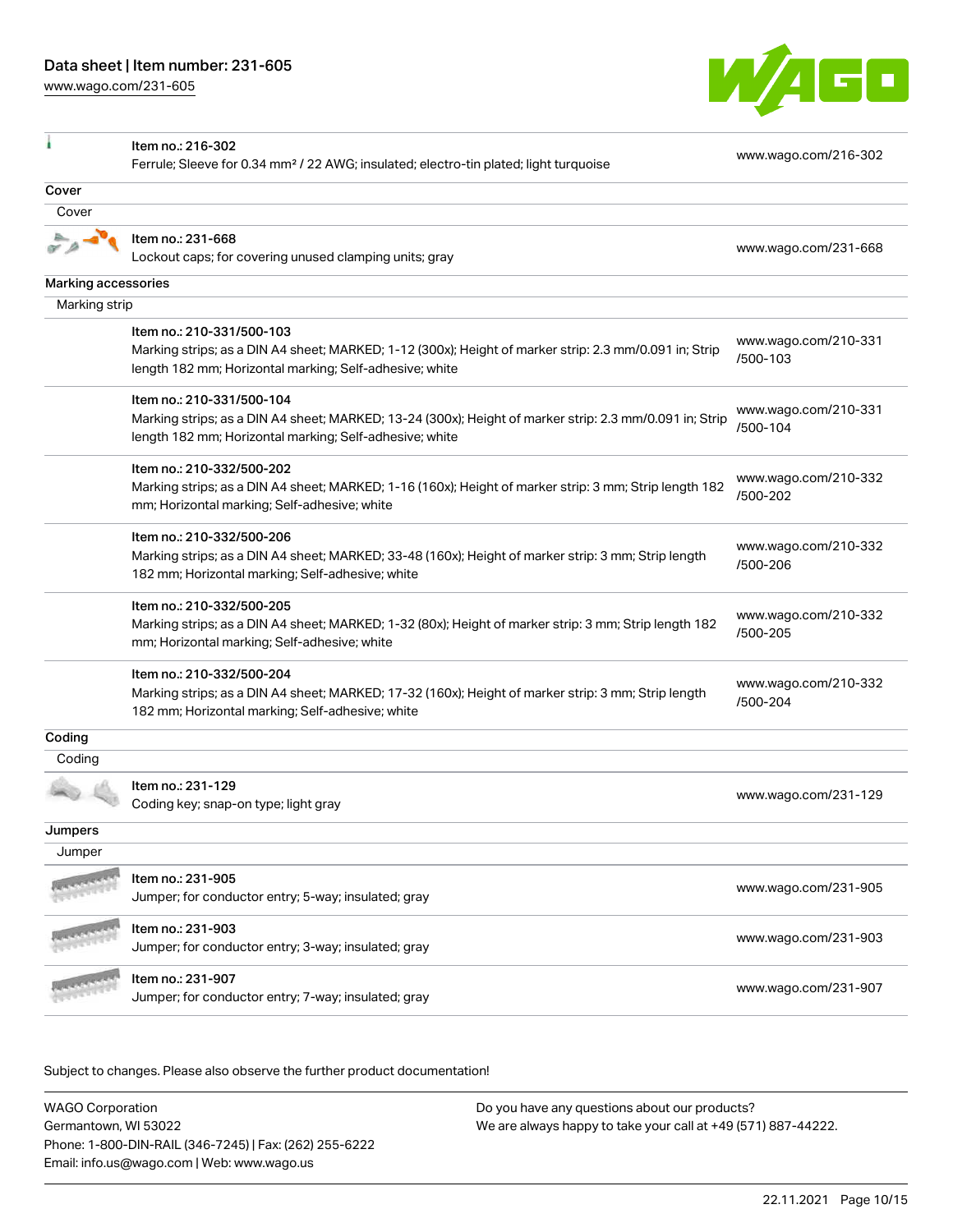# Data sheet | Item number: 231-605

[www.wago.com/231-605](http://www.wago.com/231-605)



|                       | Item no.: 231-910<br>Jumper; for conductor entry; 10-way; insulated; gray                   | www.wago.com/231-910 |
|-----------------------|---------------------------------------------------------------------------------------------|----------------------|
|                       |                                                                                             |                      |
|                       | Item no.: 231-902<br>Jumper; for conductor entry; 2-way; insulated; gray                    | www.wago.com/231-902 |
|                       |                                                                                             |                      |
| Insulations stops     |                                                                                             |                      |
| Insulation stop       |                                                                                             |                      |
|                       | Item no.: 231-672                                                                           |                      |
|                       | Insulation stop; 0.75 - 1 mm <sup>2</sup> ; dark gray                                       | www.wago.com/231-672 |
|                       |                                                                                             |                      |
|                       | Item no.: 231-670                                                                           |                      |
|                       | Insulation stop; 0.08-0.2 mm <sup>2</sup> / 0.2 mm <sup>2</sup> "s"; white                  | www.wago.com/231-670 |
|                       |                                                                                             |                      |
|                       | Item no.: 231-671                                                                           |                      |
|                       | Insulation stop; 0.25 - 0.5 mm <sup>2</sup> ; light gray                                    | www.wago.com/231-671 |
|                       |                                                                                             |                      |
| Strain relief         |                                                                                             |                      |
| Strain relief housing |                                                                                             |                      |
|                       | Item no.: 232-605                                                                           |                      |
|                       | Strain relief housing; gray                                                                 | www.wago.com/232-605 |
| <b>Tools</b>          |                                                                                             |                      |
| Operating tool        |                                                                                             |                      |
|                       | Item no.: 209-130                                                                           | www.wago.com/209-130 |
|                       | Operating tool; suitable for 264, 280 and 281 Series; 1-way; of insulating material; white  |                      |
|                       | Item no.: 209-132                                                                           | www.wago.com/209-132 |
|                       | Operating tool; for connecting comb-style jumper bar; 2-way; of insulating material         |                      |
|                       | Item no.: 231-159                                                                           | www.wago.com/231-159 |
|                       | Operating tool; natural                                                                     |                      |
|                       | Item no.: 210-250                                                                           |                      |
|                       | Operating tool; for MCS MINI & MIDI with CAGE CLAMP® connection; red                        | www.wago.com/210-250 |
|                       |                                                                                             |                      |
|                       | Item no.: 231-231                                                                           | www.wago.com/231-231 |
|                       | Combination operating tool; red                                                             |                      |
|                       | Item no.: 210-657                                                                           | www.wago.com/210-657 |
|                       | Operating tool; Blade: 3.5 x 0.5 mm; with a partially insulated shaft; short; multicoloured |                      |
|                       | Item no.: 210-720                                                                           | www.wago.com/210-720 |
|                       | Operating tool; Blade: 3.5 x 0.5 mm; with a partially insulated shaft; multicoloured        |                      |

WAGO Corporation Germantown, WI 53022 Phone: 1-800-DIN-RAIL (346-7245) | Fax: (262) 255-6222 Email: info.us@wago.com | Web: www.wago.us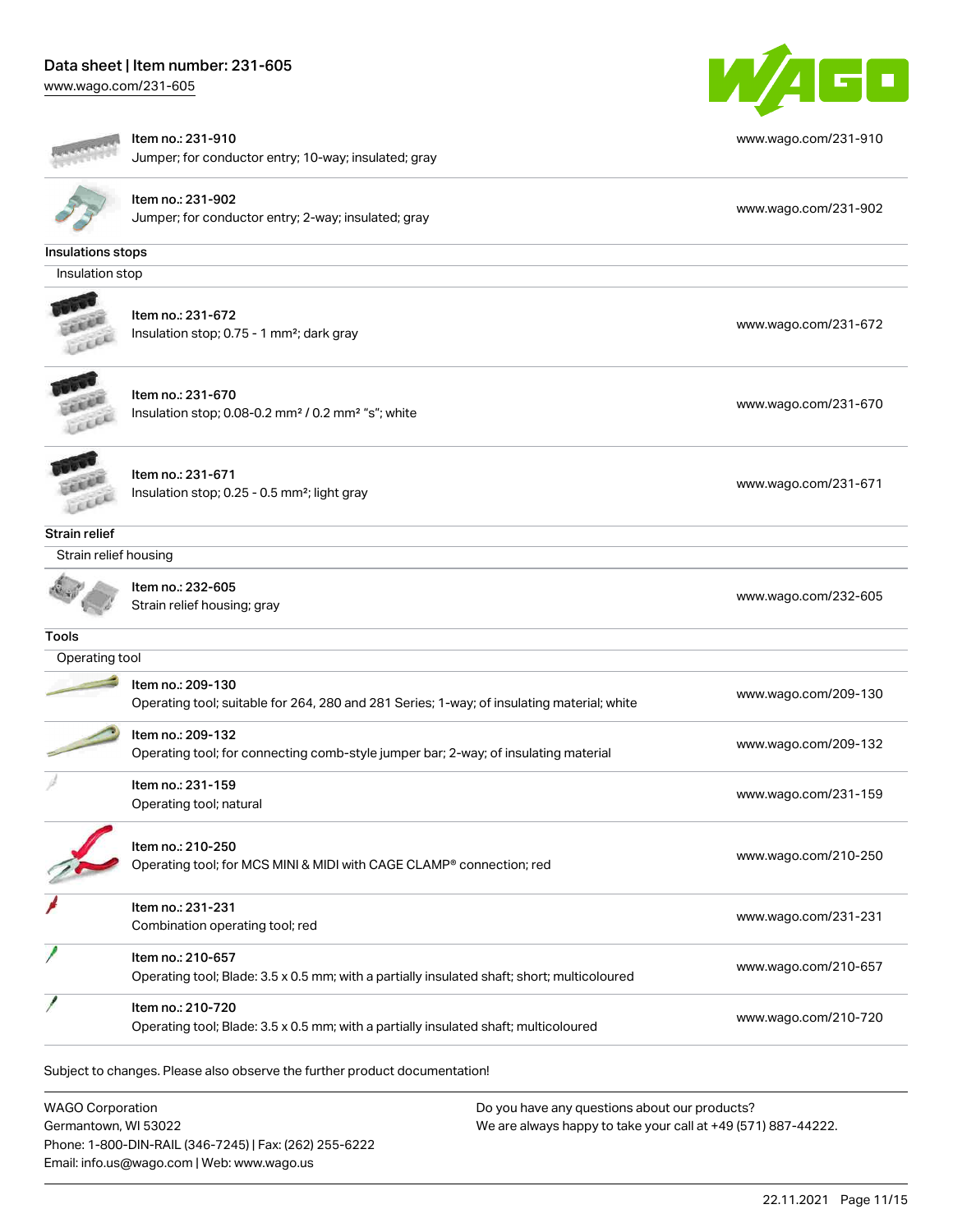## Data sheet | Item number: 231-605 [www.wago.com/231-605](http://www.wago.com/231-605)

W/4GO

| Item no.: 231-131<br>Operating tool; made of insulating material; 1-way; loose; white | www.wago.com/231-131 |
|---------------------------------------------------------------------------------------|----------------------|
| Item no.: 231-291<br>Operating tool; made of insulating material; 1-way; loose; red   | www.wago.com/231-291 |
| Item no.: 280-432<br>Operating tool; made of insulating material; 2-way; white        | www.wago.com/280-432 |
| Item no.: 280-434<br>Operating tool; made of insulating material; 4-way               | www.wago.com/280-434 |
| Item no.: 280-437<br>Operating tool; made of insulating material; 7-way               | www.wago.com/280-437 |
| Item no.: 280-440<br>Operating tool; made of insulating material; 10-way              | www.wago.com/280-440 |
| Item no.: 280-435<br>Operating tool; made of insulating material; 5-way; gray         | www.wago.com/280-435 |
| Item no.: 280-436<br>Operating tool; made of insulating material; 6-way               | www.wago.com/280-436 |
| Item no.: 280-438<br>Operating tool; made of insulating material; 8-way               | www.wago.com/280-438 |
| Item no.: 280-433<br>Operating tool; made of insulating material; 3-way               | www.wago.com/280-433 |
|                                                                                       |                      |

## Downloads Documentation

| <b>Additional Information</b> |            |               |          |
|-------------------------------|------------|---------------|----------|
| Technical explanations        | 2019 Apr 3 | pdf<br>2.0 MB | Download |
|                               |            |               |          |

#### CAD files

Phone: 1-800-DIN-RAIL (346-7245) | Fax: (262) 255-6222

Email: info.us@wago.com | Web: www.wago.us

| CAD data                                                                   |                                                               |     |          |
|----------------------------------------------------------------------------|---------------------------------------------------------------|-----|----------|
| 2D/3D Models 231-605                                                       |                                                               | URL | Download |
| <b>CAE</b> data                                                            |                                                               |     |          |
| EPLAN Data Portal 231-605                                                  |                                                               | URL | Download |
| Subject to changes. Please also observe the further product documentation! |                                                               |     |          |
| <b>WAGO Corporation</b>                                                    | Do you have any questions about our products?                 |     |          |
| Germantown, WI 53022                                                       | We are always happy to take your call at +49 (571) 887-44222. |     |          |

22.11.2021 Page 12/15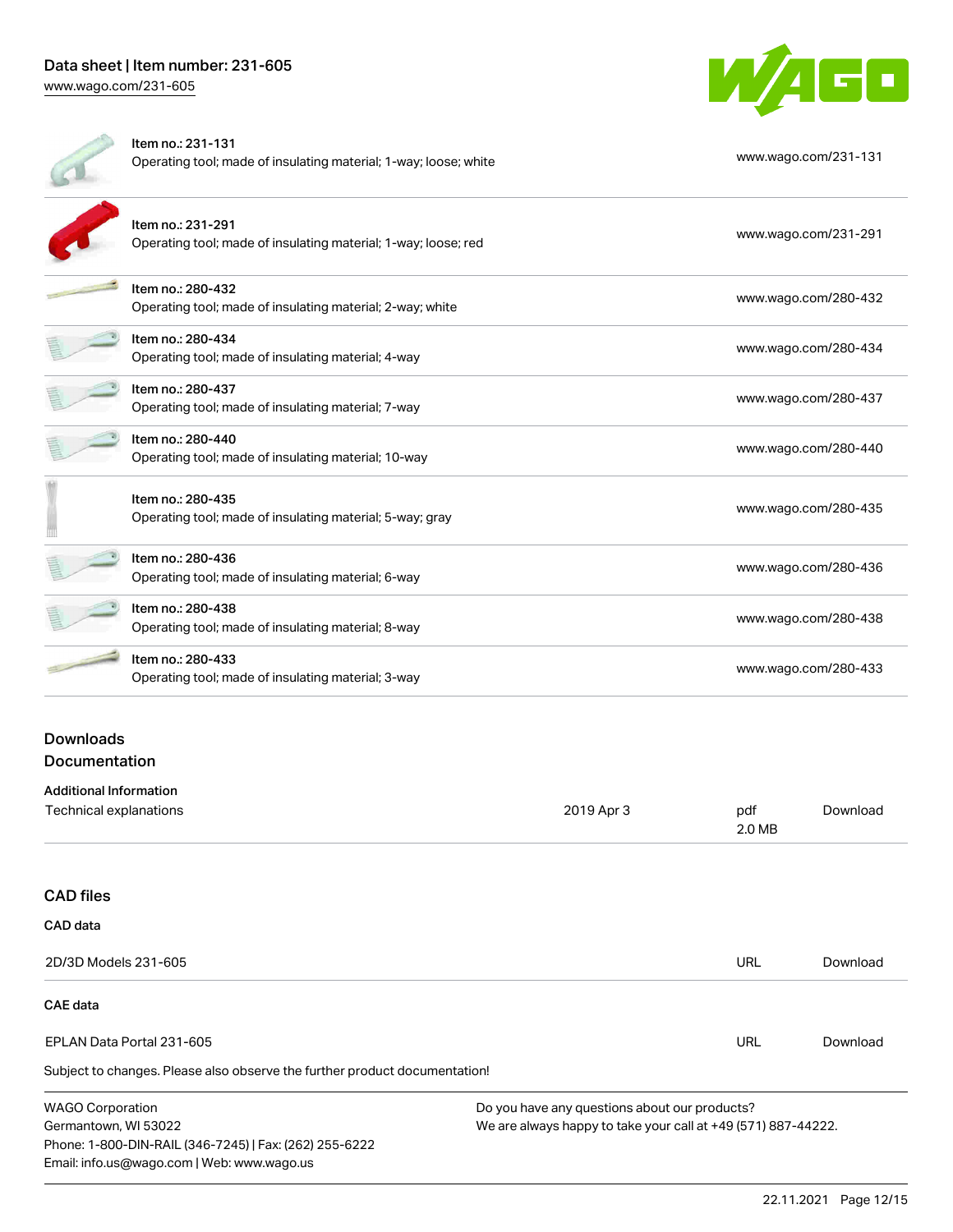

| ZUKEN Portal 231-605                                                                                                                   | URL | Download |
|----------------------------------------------------------------------------------------------------------------------------------------|-----|----------|
|                                                                                                                                        |     |          |
| <b>Environmental Product Compliance</b>                                                                                                |     |          |
| <b>Compliance Search</b>                                                                                                               |     |          |
| Environmental Product Compliance 231-605                                                                                               | URL | Download |
| 1-conductor male connector; CAGE CLAMP <sup>®</sup> ; 2.5 mm <sup>2</sup> ; Pin spacing 5 mm; 5-pole;<br>$2,50$ mm <sup>2</sup> ; gray |     |          |

#### Installation Notes



Inserting a conductor via 3.5 mm screwdriver – CAGE CLAMP® actuation parallel to conductor entry.



Inserting a conductor via 3.5 mm screwdriver – CAGE CLAMP® actuation perpendicular to conductor entry.



Inserting a conductor into CAGE CLAMP® unit via operating lever (231-291).



Inserting a conductor via operating tool.

Coding

Subject to changes. Please also observe the further product documentation!

WAGO Corporation Germantown, WI 53022 Phone: 1-800-DIN-RAIL (346-7245) | Fax: (262) 255-6222 Email: info.us@wago.com | Web: www.wago.us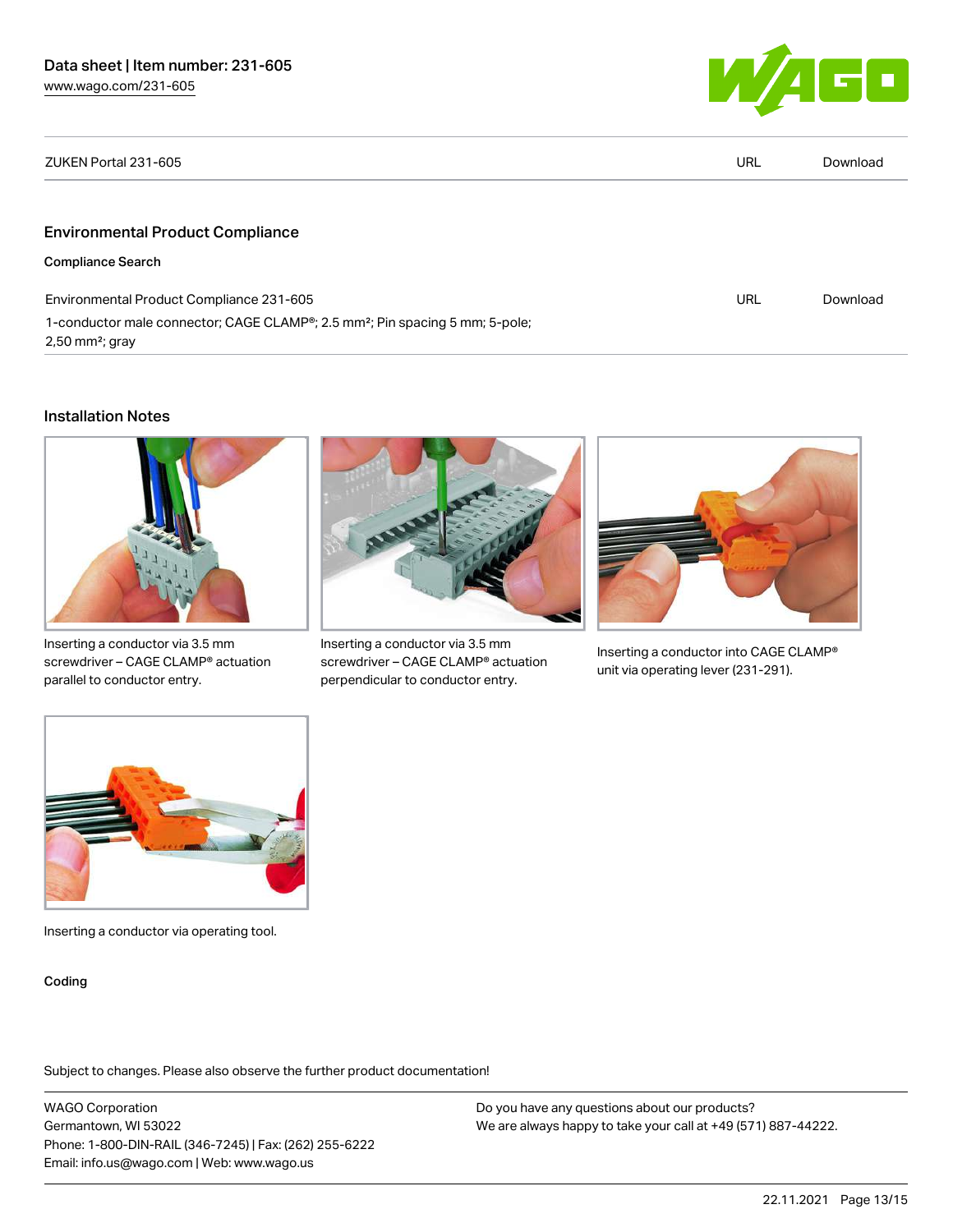## Data sheet | Item number: 231-605 [www.wago.com/231-605](http://www.wago.com/231-605)





Coding a male header – fitting coding key(s).



Testing – female connector with CAGE CLAMP®

Integrated test ports for testing perpendicular to conductor entry via 2 or 2.3 mm Ø test plug

#### Installation



Male connector with strain relief plate



Strain relief housing shown with a male connector equipped with CAGE CLAMP®

#### Marking

Subject to changes. Please also observe the further product documentation!

WAGO Corporation Germantown, WI 53022 Phone: 1-800-DIN-RAIL (346-7245) | Fax: (262) 255-6222 Email: info.us@wago.com | Web: www.wago.us